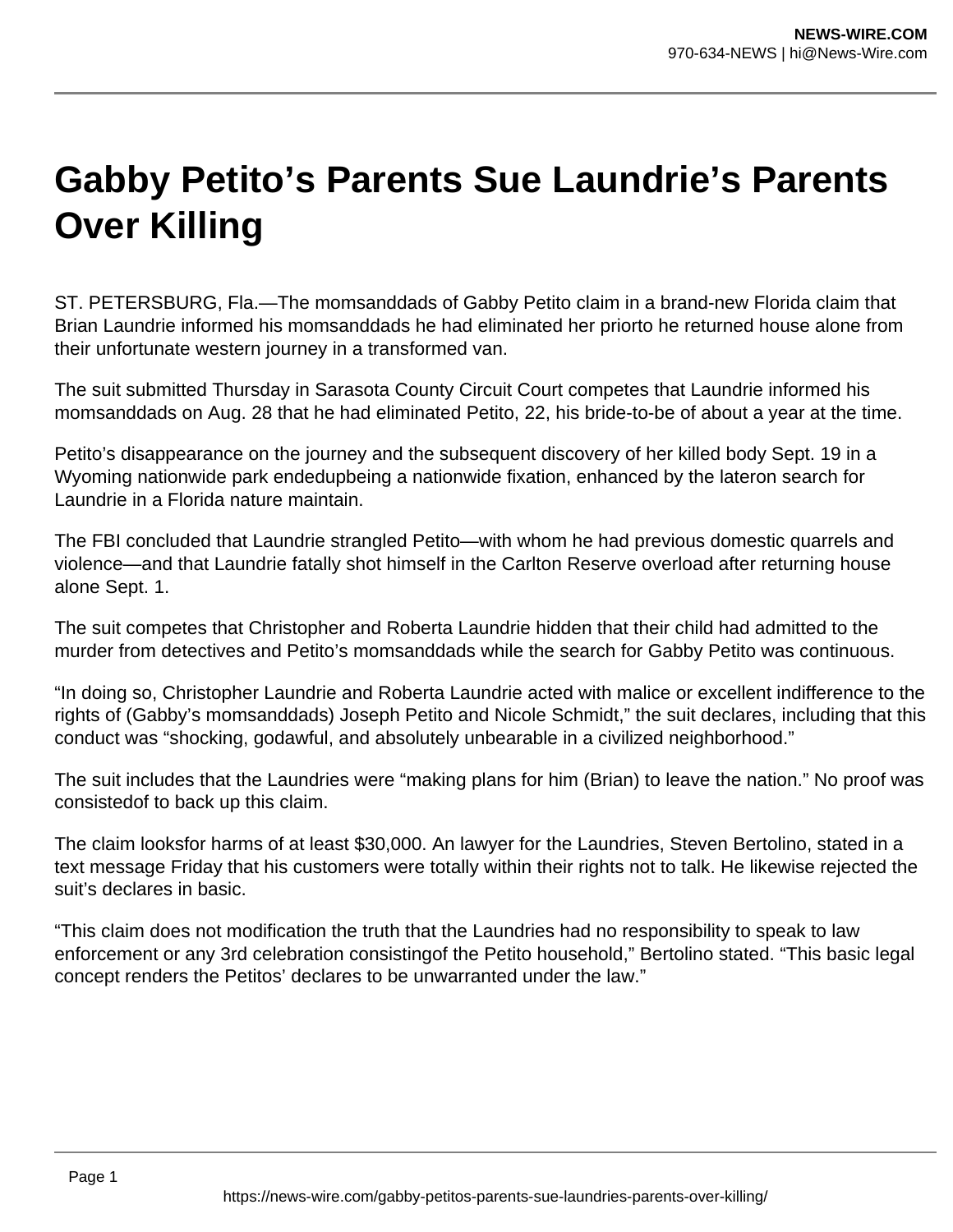Petito and Laundrie were both from Blue Point, New York, however moved to his momsanddads' Gulf Coast house in North Port, Florida, in2019 It was Petito's van the couple took on their journey fromFlorida, which was meant to end on Halloween on the Pacific coast.

The claim states that till that journey and her disappearance, the households "had a cordial relationship."

"Gabrielle Petito had hopes of endingupbeing a travel influencer, a 'van-lifer' and file her cross-country takesatrip" on numerous social media websites, the suit states.

Petito hadactually been in routine contact with her momsanddads and published regularly on social media about their takesatrip, consistingof YouTube, Instagram and TikTok. The couple had a routine listbelow priorto the murder secret took hold.

The FBI states Laundrie sentout text messages from Petito's mobilephone to her momsanddads and others in an effort to pretend she was still alive. He was likewise charged with unlawfully utilizing one of her credit cards priorto his stays were found in the Florida nature maintain.

By Curt Anderson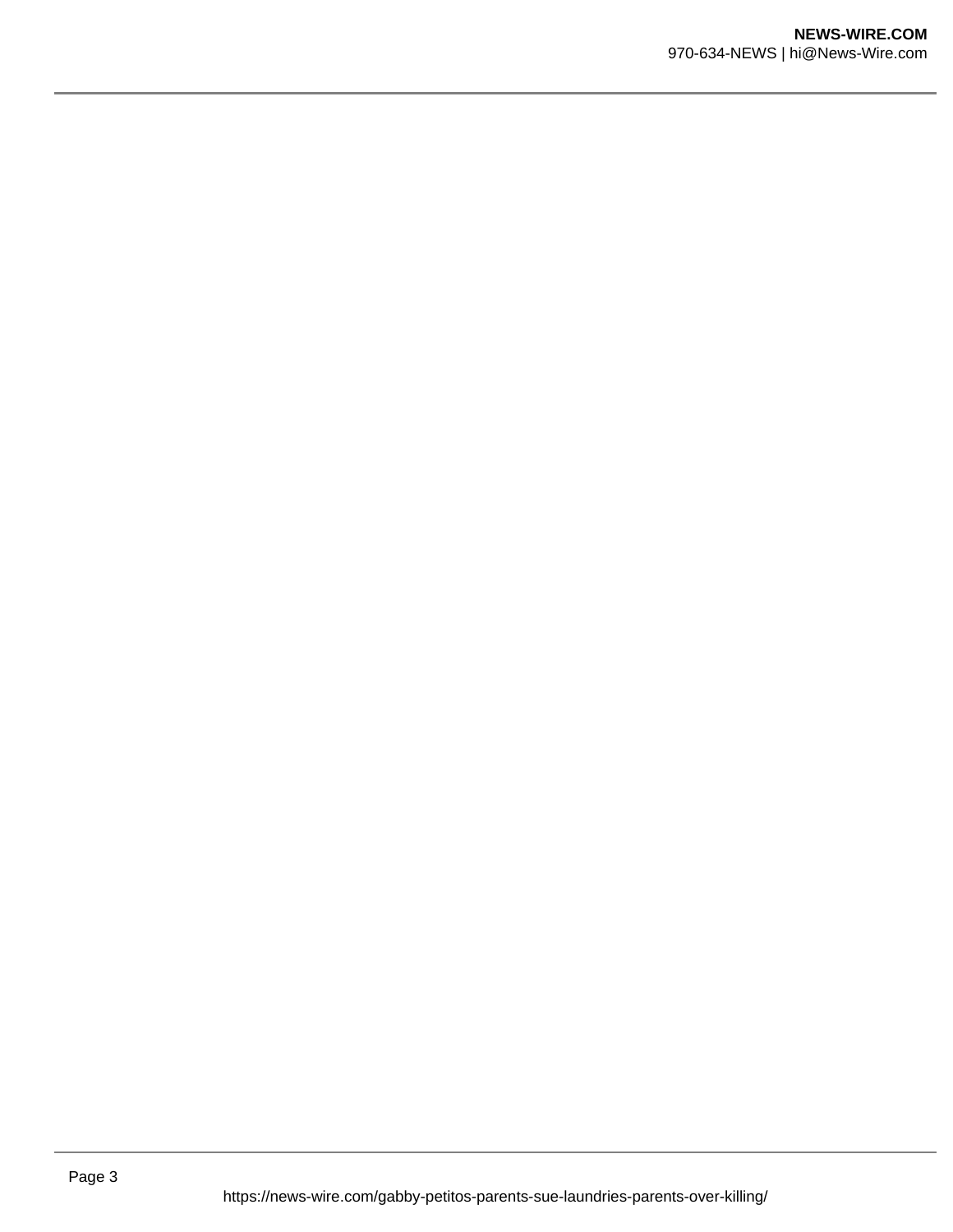